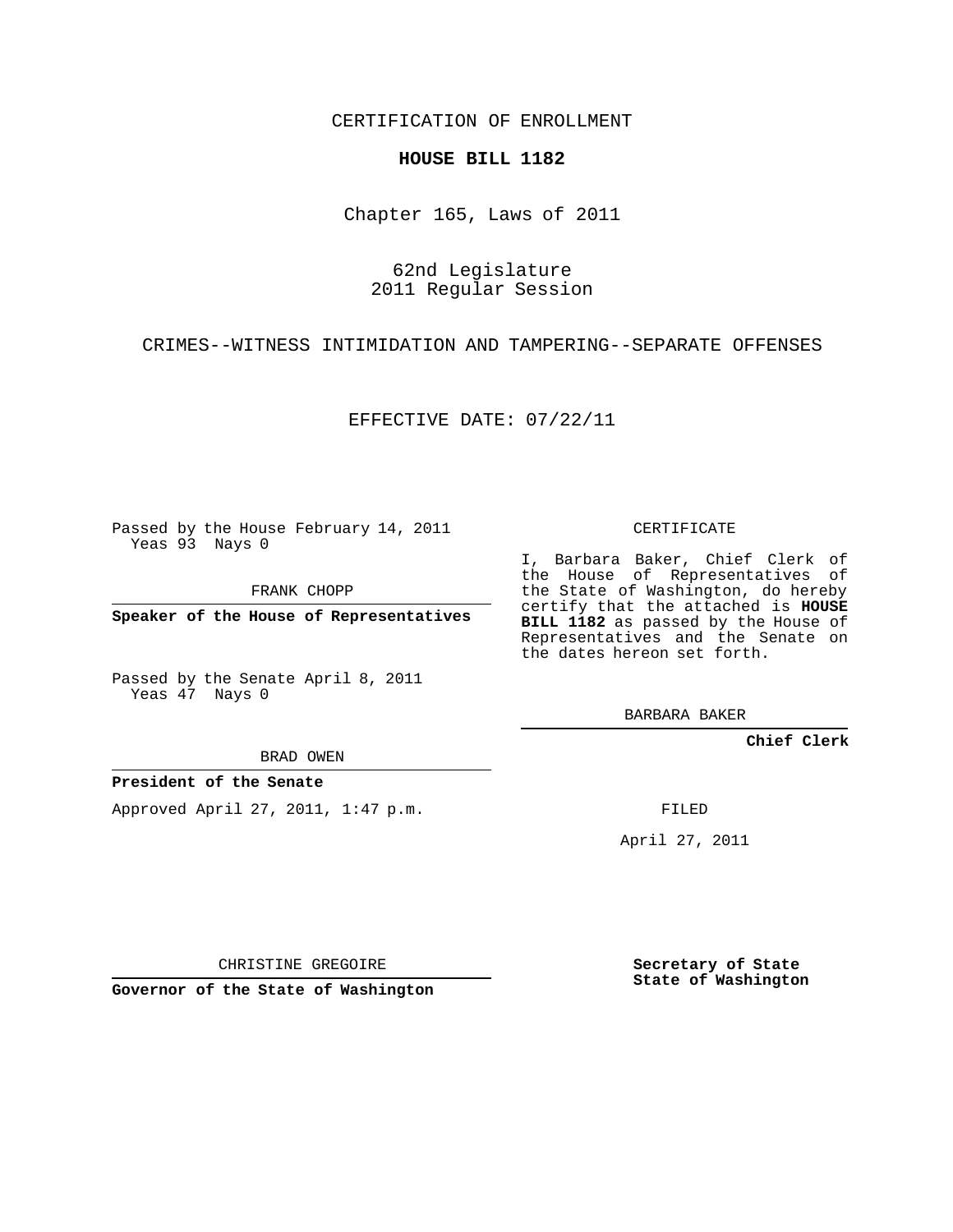## **HOUSE BILL 1182** \_\_\_\_\_\_\_\_\_\_\_\_\_\_\_\_\_\_\_\_\_\_\_\_\_\_\_\_\_\_\_\_\_\_\_\_\_\_\_\_\_\_\_\_\_

\_\_\_\_\_\_\_\_\_\_\_\_\_\_\_\_\_\_\_\_\_\_\_\_\_\_\_\_\_\_\_\_\_\_\_\_\_\_\_\_\_\_\_\_\_

Passed Legislature - 2011 Regular Session

## **State of Washington 62nd Legislature 2011 Regular Session**

**By** Representatives Goodman, Ross, Kirby, Johnson, Hope, Hurst, Kelley, Maxwell, Frockt, Klippert, Liias, Miloscia, Moscoso, Pearson, Billig, Warnick, and Ladenburg

Read first time 01/14/11. Referred to Committee on Public Safety & Emergency Preparedness.

 AN ACT Relating to the unit of prosecution for tampering with or intimidating a witness; amending RCW 9A.72.110 and 9A.72.120; and creating a new section.

BE IT ENACTED BY THE LEGISLATURE OF THE STATE OF WASHINGTON:

 NEW SECTION. **Sec. 1.** In response to *State v. Hall*, 168 Wn.2d 726 (2010), the legislature intends to clarify that each instance of an attempt to intimidate or tamper with a witness constitutes a separate violation for purposes of determining the unit of prosecution under the statutes governing tampering with a witness and intimidating a witness.

 **Sec. 2.** RCW 9A.72.110 and 1997 c 29 s 1 are each amended to read as follows:

 (1) A person is guilty of intimidating a witness if a person, by use of a threat against a current or prospective witness, attempts to:

(a) Influence the testimony of that person;

 (b) Induce that person to elude legal process summoning him or her to testify;

 (c) Induce that person to absent himself or herself from such proceedings; or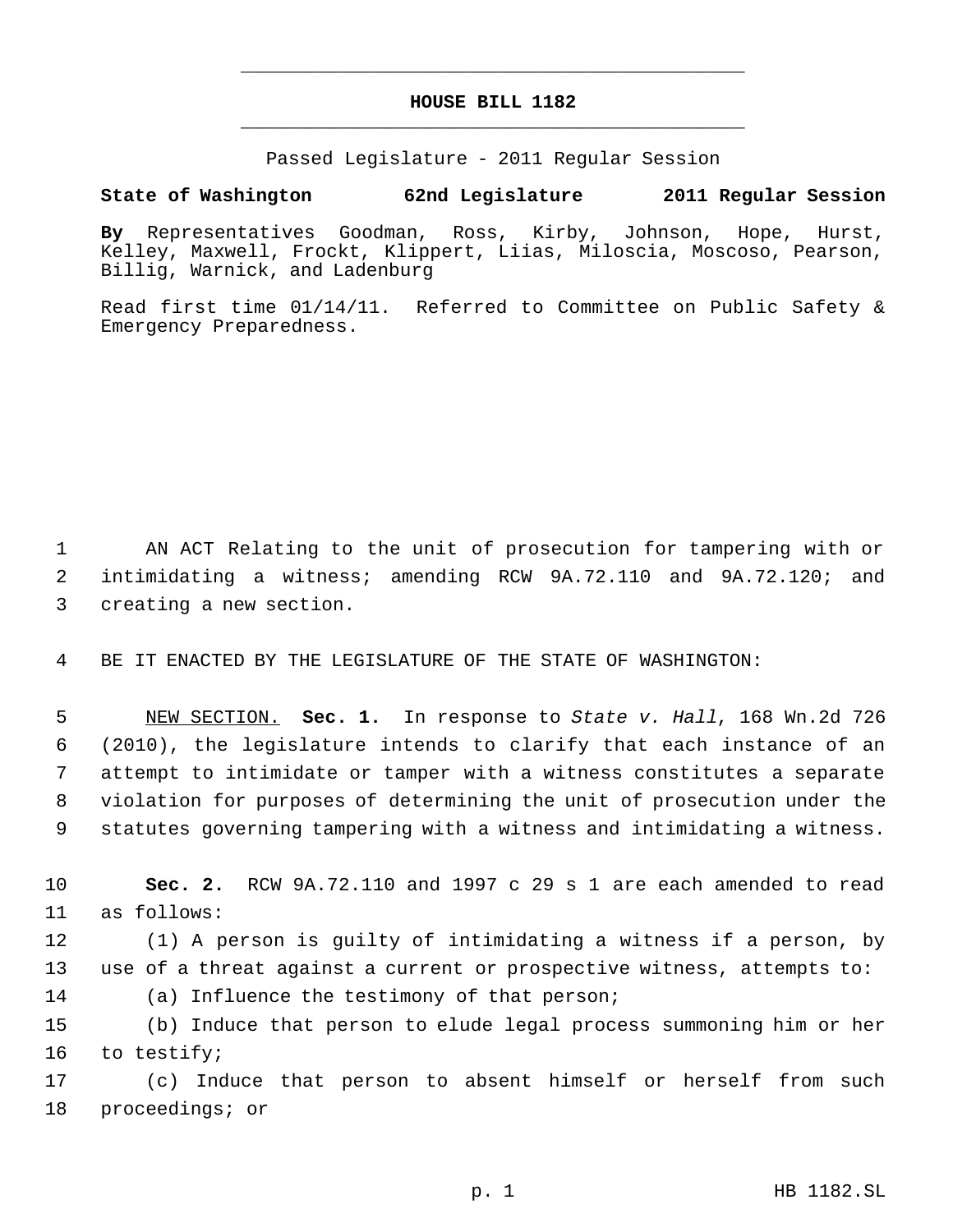(d) Induce that person not to report the information relevant to a criminal investigation or the abuse or neglect of a minor child, not to have the crime or the abuse or neglect of a minor child prosecuted, or not to give truthful or complete information relevant to a criminal investigation or the abuse or neglect of a minor child.

 (2) A person also is guilty of intimidating a witness if the person directs a threat to a former witness because of the witness's role in an official proceeding.

(3) As used in this section:

(a) "Threat" means:

 (i) To communicate, directly or indirectly, the intent immediately to use force against any person who is present at the time; or

13 (ii) Threat as defined in RCW  $9A.04.110((+25))$   $(27)$ .

(b) "Current or prospective witness" means:

(i) A person endorsed as a witness in an official proceeding;

 (ii) A person whom the actor believes may be called as a witness in any official proceeding; or

 (iii) A person whom the actor has reason to believe may have information relevant to a criminal investigation or the abuse or neglect of a minor child.

(c) "Former witness" means:

(i) A person who testified in an official proceeding;

 (ii) A person who was endorsed as a witness in an official proceeding;

 (iii) A person whom the actor knew or believed may have been called as a witness if a hearing or trial had been held; or

 (iv) A person whom the actor knew or believed may have provided information related to a criminal investigation or an investigation into the abuse or neglect of a minor child.

(4) Intimidating a witness is a class B felony.

 (5) For purposes of this section, each instance of an attempt to intimidate a witness constitutes a separate offense.

 **Sec. 3.** RCW 9A.72.120 and 1994 c 271 s 205 are each amended to read as follows:

 (1) A person is guilty of tampering with a witness if he or she attempts to induce a witness or person he or she has reason to believe is about to be called as a witness in any official proceeding or a